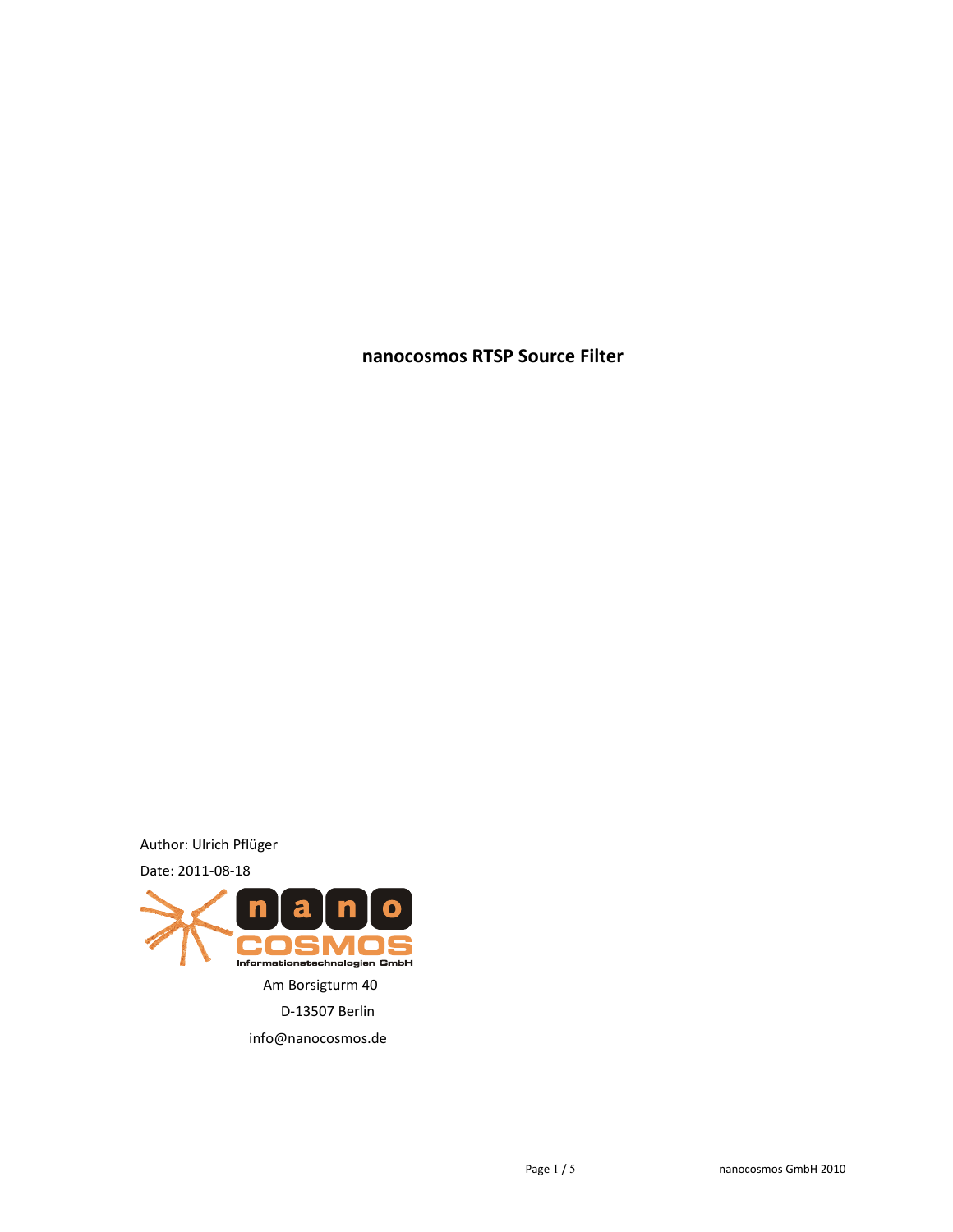# **Module / Version**

nanocosmos RTSP Source nRTSPSource.ax Version 1.2.0.6

#### **nanocosmos RTSP Source**

DirectShow filter for RTSP Streaming

- Supported Architectures: Microsoft DirectShow, Windows XP, Vista, 7, Server
- Supported Formats: H.264 + AAC

### **DirectShow Connectivity**

The output is accepting connections matching the following media types:

Major types:

MEDIATYPE\_Video

Subtypes:

FourCCs: H264, h264

Formats:

FORMAT\_MPEG2\_VIDEO, FORMAT\_NONE

Major types:

|           | MEDIATYPE Audio                      |
|-----------|--------------------------------------|
| Subtypes: |                                      |
|           | MEDIASUBTYPE AAC, FourCC: 0x000000FF |
| Formats:  |                                      |
|           | FORMAT WaveFormatEx,                 |
|           | <b>FORMAT NONE</b>                   |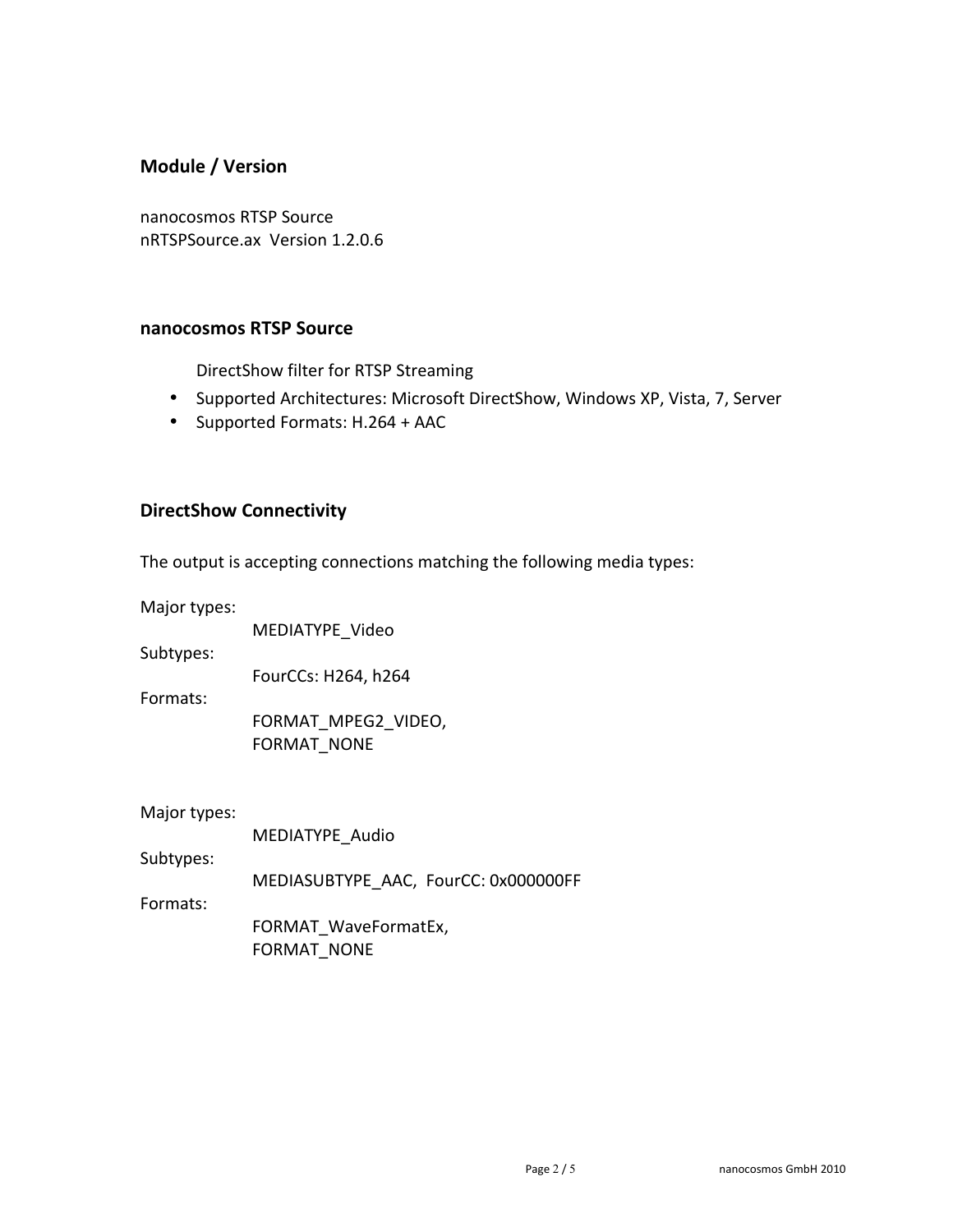# **Configuration**

The filter configuration may be set by using either the property page or the COM Interface IRTSPSource and as declared in header file RTSPSourceOptions.h . The streaming url can be set by using standard DirectShow interface IFileSourceFilter .

```
// Filter GUID
// {99709313-5825-42ab-82ED-A7AD88ACBF4A}
DEFINE_GUID(CLSID_NANO_RTSP_SOURCE,
0x99709313, 0x5825, 0x42ab, 0x82, 0xed, 0xa7, 0xad, 0x88, 0xac, 0xbf, 0x4a);
// Property Page GUID
// {D3BE0AA6-A8E2-45a8-9414-385FFD94B816}
DEFINE GUID(CLSID_NANO_RTSP_SOURCE_PROPPAGE,
0xd3be0aa6, 0xa8e2, 0x45a8, 0x94, 0x14, 0x38, 0x5f, 0xfd, 0x94, 0xb8, 0x16);
// Configuration Interface GUID
// IRTSPSource interface
// {C39F308A-D27B-4c17-B01E-469F00248981}
DEFINE_GUID(IID_IRTSPSource,
0xc39f308a, 0xd27b, 0x4c17, 0xb0, 0x1e, 0x46, 0x9f, 0x0, 0x24, 0x89, 0x81);
```
Buffer statistics can be retrieved using IRTSPSourceBufferStats interface.

```
// IRTSPSourceBufferStats interface
// {655D499B-C9E0-4134-9DC4-6431FEEB5EB0}
DEFINE GUID(IID IRTSPSourceBufferStats,
0x655d499b, 0xc9e0, 0x4134, 0x9d, 0xc4, 0x64, 0x31, 0xfe, 0xeb, 0x5e, 0xb0);
```
Use standard DirectShow interface ICodecAPI to get/set these parameters:

```
// ICodecAPI GUID
// get/set receive timeout in seconds
// VARIANT_TYPE: VT_I4, VARIANT::intVal
// default value: 2
// {33759D2A-3B7D-45ac-A8BF-C2477915C03B}
DEFINE GUID(PROPID_nanoRTSPSourceConnectionTimeout,
0x33759d2a, 0x3b7d, 0x45ac, 0xa8, 0xbf, 0xc2, 0x47, 0x79, 0x15, 0xc0, 0x3b);
```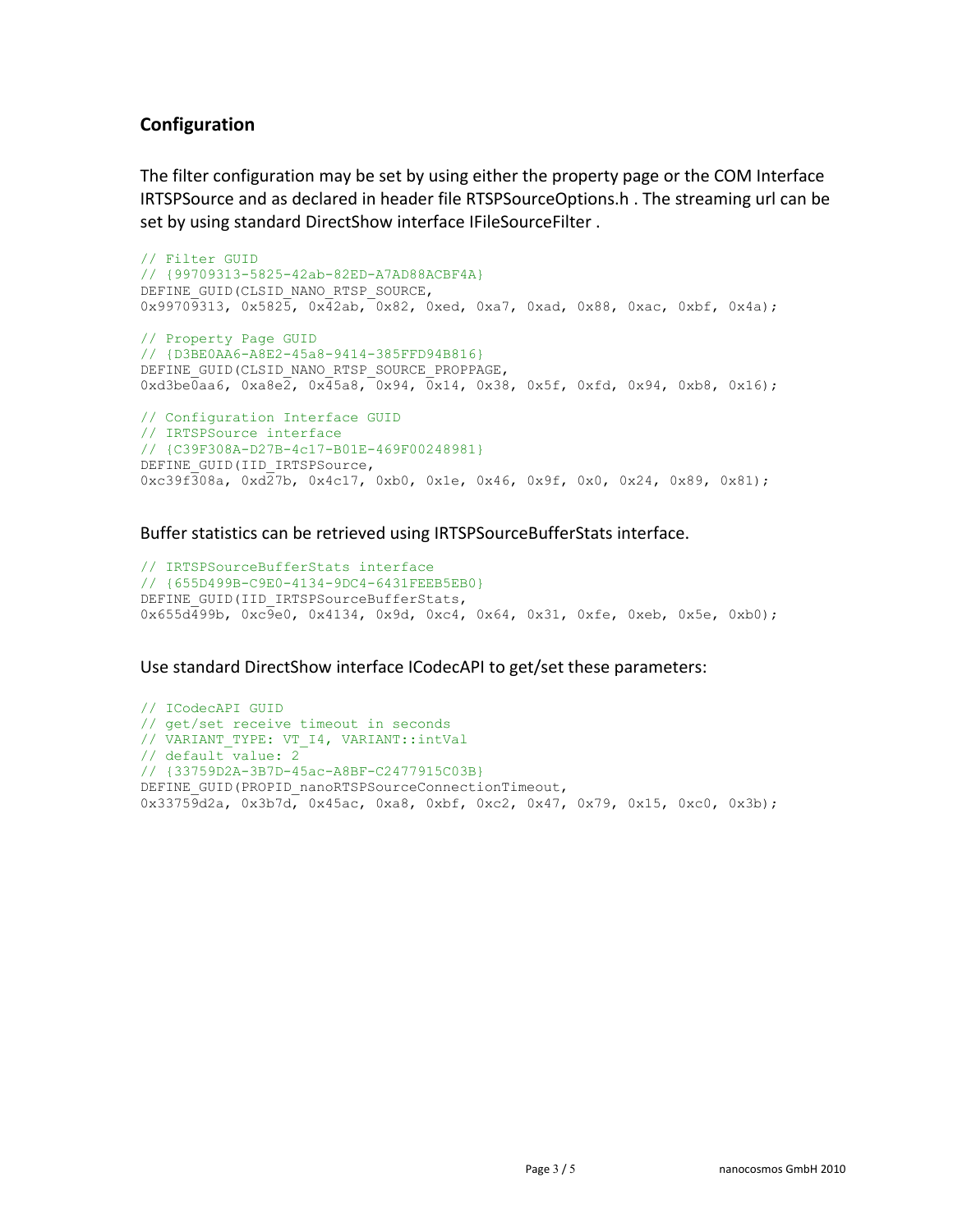## **Configuration through DirectShow filter property page**

| nanocosmos RTSP Source Property Page     | Filter              | Vic |
|------------------------------------------|---------------------|-----|
| RTSP URL: tsp://127.0.0.1:8554/streaming |                     |     |
| Buffering Delay (ms):                    | 1000                |     |
| Receive Timeout (s):                     | 2                   |     |
| <b>V</b> Prefer TCP                      | <b>Update State</b> |     |

The filter's property page offers a subset of parameters, containing the most important options.

URL format: rtsp://127.0.0.1:8554/streaming rtsp:// [ IP:port ]/[ stream name]

## **Debug-Log Configuration Registry Settings**

Key: HKEY\_CURRENT\_USER\Software\DebugNano\ nRTSPSource.ax

### **File name**

Sets the output file name. The folder must already exist. Value name: LogToFile Value type: REG\_SZ / String Valid values: a valid output file name to enable file logging or an empty string

### **Logging level**

A higher value increases the amount of logging messages sent, and messages get more detailed.

Value name: TRACE Value type: REG\_DWORD Valid values:

0 – minimal logging

…

9 – maximal logging